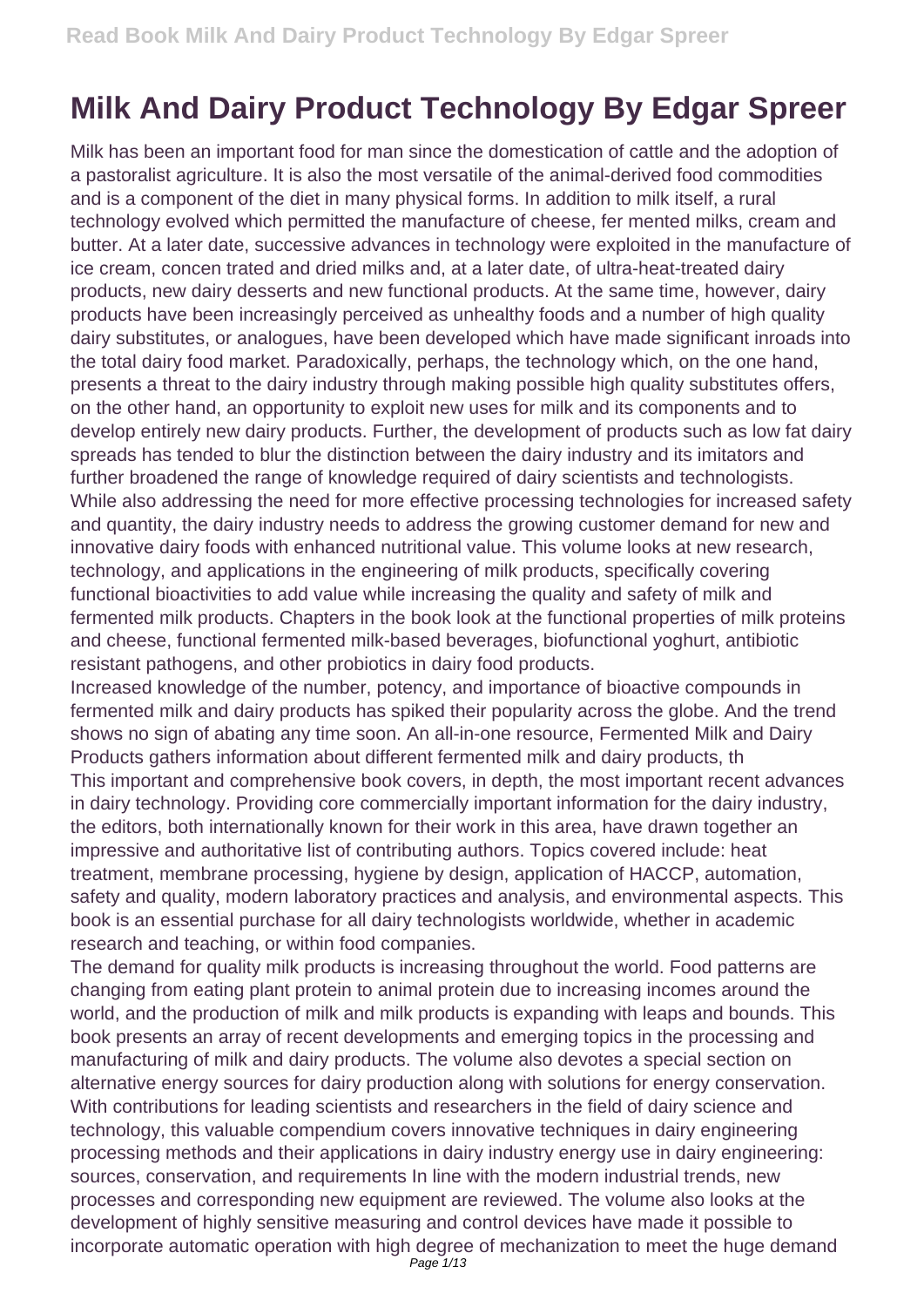of quality milk and milk products. Processing Technologies for Milk and Milk Products: Methods, Applications, and Energy Usage will be a valuable resource for those in those involved in the research and production of milk and milk products.

Written for and by dairy and food engineers with experience in the field, this new volume provides a wealth of valuable information on dairy technology and its applications. The book covers devices, standardization, packaging, ingredients, laws and regulatory guidelines, food processing methods, and more. The coverage of each topic is comprehensive enough to serve as an overview of the most recent and relevant research and technology.

The economic importance of dairy powders and concentrated products to dairy-producing countries is very significant, and there is a large demand for them in countries where milk production is low or non-existent. In these markets, dairy products are made locally to meet the demand of consumers from recombined powders, anhydrous milk fat and concentrated dairy ingredients (evaporated and sweetened condensed milk). This volume is the latest book in the Technical Series of The Society of Dairy Technology (SDT). Numerous scientific data have been available in journals and books in recent years, and the primary aim of this text is to detail in one publication the manufacturing methods, scientific aspects, and properties of milk powders (full-fat, skimmed and high protein powders made from milk retentates), whey powders (WP) including WP concentrates, lactose, caseinates, sweetened condensed milk, evaporated milk and infant baby feed. The book also covers the international standards relating to these products for trading purposes, as well as the hazards, such as explosion and fire, that may occur during the manufacture of dairy powders. The authors, who are all specialists in these products, have been chosen from around the world. The book will be of interest to dairy scientists, students, researchers and dairy operatives around the world. For information regarding the SDT, please contact Maurice Walton, Executive Director, Society of Dairy Technology, P.O. Box 12, Appleby in Westmorland, CA16 6YJ, UK. email: execdirector@sdt.org Also available from Wiley-Blackwell Milk Processing and Quality Management Edited by A.Y. Tamime ISBN 978 1 4051 4530 5 Cleaning-in-Place Edited by A.Y. Tamime ISBN 978 1 4051 5503 8 Advanced Dairy Science and Technology Edited by T. Britz and R. Robinson ISBN 978 1 4051 3618 1 International Journal of Dairy Technology Published quarterly Print ISSN: 1364 727X Online ISSN: 1471 0307

Describes the efficient transformation of milk into a variety of products, focusing on the changes in raw material, and intermediate and final products, as well as the interactions between products and processing equipment. The book details the procedures for ensuring processing efficiency and product quality.

## Milk and Dairy Product TechnologyRoutledge

A productive dairy industry is vital to providing safe, high-quality milk that fulfills the nutritional needs of people of all ages around the world. In order to achieve that goal, Campbell and Marshall present a timely, lucid, and comprehensive look at today's dairy industry. Dairy Production and Processing offers not only a fundamental understanding of dairy animals, dairy products, and the production aspects of each, but also a wealth of applied information on the scope of the current milk and milk products industry. The application of basic sciences and technologies throughout the text will serve students well not only as they learn the first principles of dairy science, but also as a professional reference in their careers. Study questions can be found at the conclusion of each chapter, along with relevant and informative websites. An extensive glossary is provided to enable readers to expand their knowledge of selected terms. Topics found in this instructive and insightful text include: • an overview of the dairy industry, • dairy herd breeding and records, • the feeding and care of dairy cattle, sheep, goats, and water buffalo, • important principles of milking and milking facilities, • dairy farm management, • milk quality and safety, and • the production of milk and milk products. Milk processing is energy intensive and contributes significantly to greenhouse gas (GHG)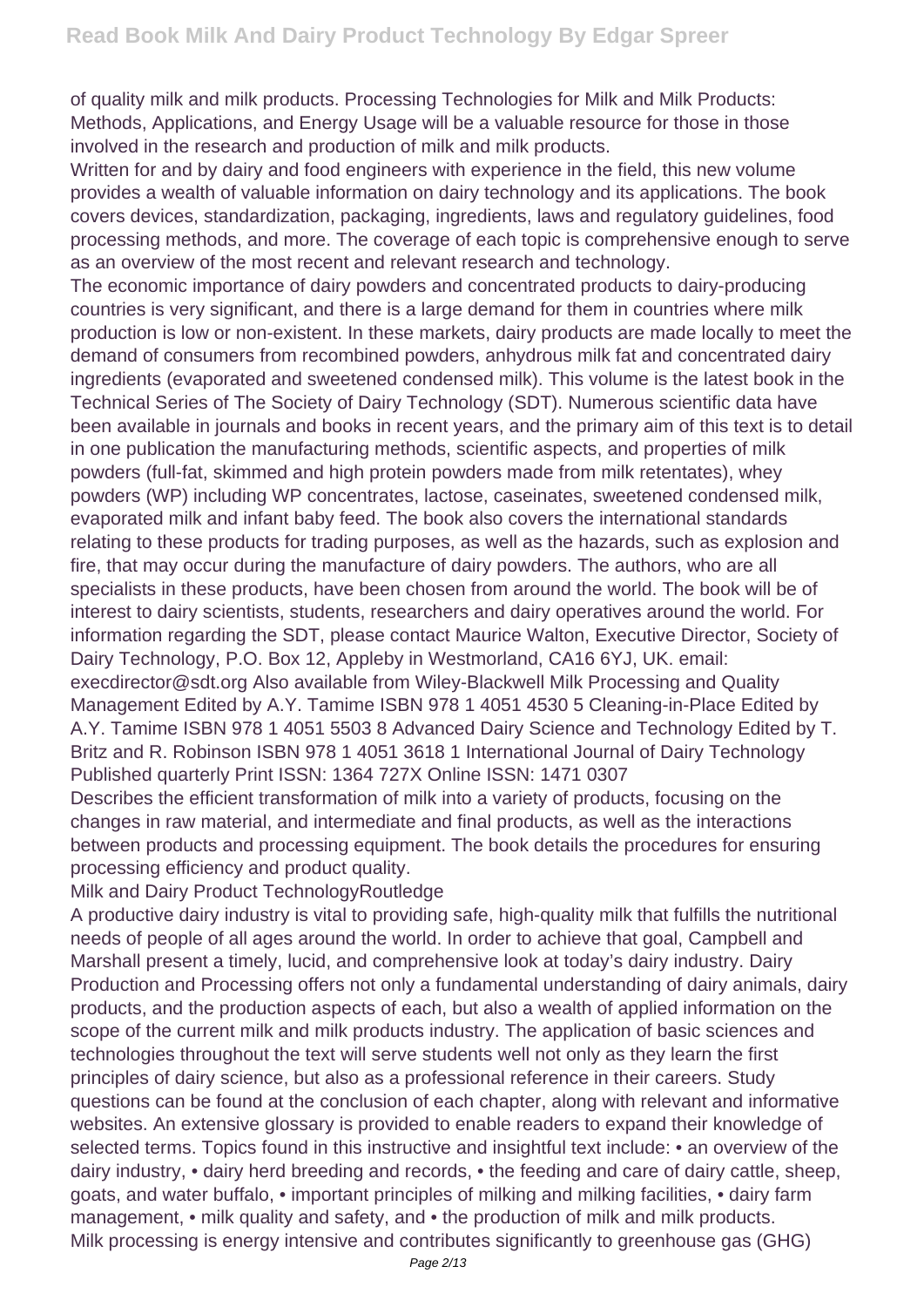emissions, with high financial and energy costs found all along the production line and supply chain. Worldwide, the dairy industry has set a goal of reducing GHG emissions and other environmental impacts associated with milk processing. Although the major GHG emissions associated with milk production occur on the farm, most energy usage associated with milk processing occurs at the milk processing plant and afterwards, during refrigerated storage (a key requirement for the transportation, retail and consumption of most milk products). Sustainable alternatives and designs for the dairy processing plants of the future are now being actively sought by the global dairy industry, as it seeks to improve efficiency, reduce costs, and comply with its corporate social responsibilities. Emerging Dairy Processing Technologies presents the state of the art research and technologies that might be sustainable replacements for high temperature-short time (HTST) and ultra-high temperature (UHT) milk processing. These technologies include pulsed electric fields, high hydrostatic pressure, high pressure homogenization, ohmic and microwave heating, microfiltration, pulsed light, UV light processing, and carbon dioxide processing. This book is part of Wiley's series IFST Advances in Food Science, which all focus on emerging technologies in various sectors of the food industry. Previously commissioned titles in the series have covered emerging technologies in meat, seafood, and functional foods.

This book is mainly focused on effect of production and processing on microbiological quality of milk, bioactive fermented dairy products with special reference to cheese: scope and challenges, cheese: a novel milieu of probiotics, genetically modified cheese: a novel biotechnological development, value addition to indigenous dairy products: scope and future strategies, health benefits of milk derived bio-active peptides, Indian dairy value chain: opportunities and challenges, structural changes of Indian dairy farming- smallholder prospects, clinical studies for novel fermented foods, Lactobacillus reuteri: a multifaceted lactic acid bacterium for fermented foods, aspects of infant formulations: an overview, nutritional significance of milk, fermented dairy products, recent status of dairy waste in India, health benefits of fermented milk products, LAB: Potential application on dairy and food industry, traditional packaging strategies for Indigenous dairy products, recent biotechnological approaches in Dairy and Food industry. This Book has covered all the integral segments of dairy industry as well as food industry. This book would be helpful towards the Food Technological Colleges, Dairy Science Colleges, Dairy Industry, Food Industry as a upgraded information related to their work fields.

Fluid milk processing is energy intensive, with high financial and energy costs found all along the production line and supply chain. Worldwide, the dairy industry has set a goal of reducing GHG emissions and other environmental impacts associated with milk processing. Although the major GHG emissions associated with milk production occur on the farm, most energy usage associated with milk processing occurs at the milk processing plant and afterwards, during refrigerated storage (a key requirement for the transportation, retail and consumption of most milk products). Sustainable alternatives and designs for the dairy processing plants of the future are now being actively sought by the global dairy industry, as it seeks to improve efficiency, reduce costs, and comply with its corporate social responsibilities. Emerging Dairy Processing Technologies: Opportunities for the Dairy Industry presents the state of the art research and technologies that have been proposed as sustainable replacements for high temperature-short time (HTST) and ultra-high temperature (UHT) pasteurization, with potentially lower energy usage and greenhouse gas emissions. These technologies include pulsed electric fields, high hydrostatic pressure, high pressure homogenization, ohmic and microwave heating, microfiltration, pulsed light, UV light processing, and carbon dioxide processing. The use of bacteriocins, which have the potential to improve the efficiency of the processing technologies, is discussed, and information on organic and pasture milk, which consumers perceive as sustainable alternatives to conventional milk, is also provided. This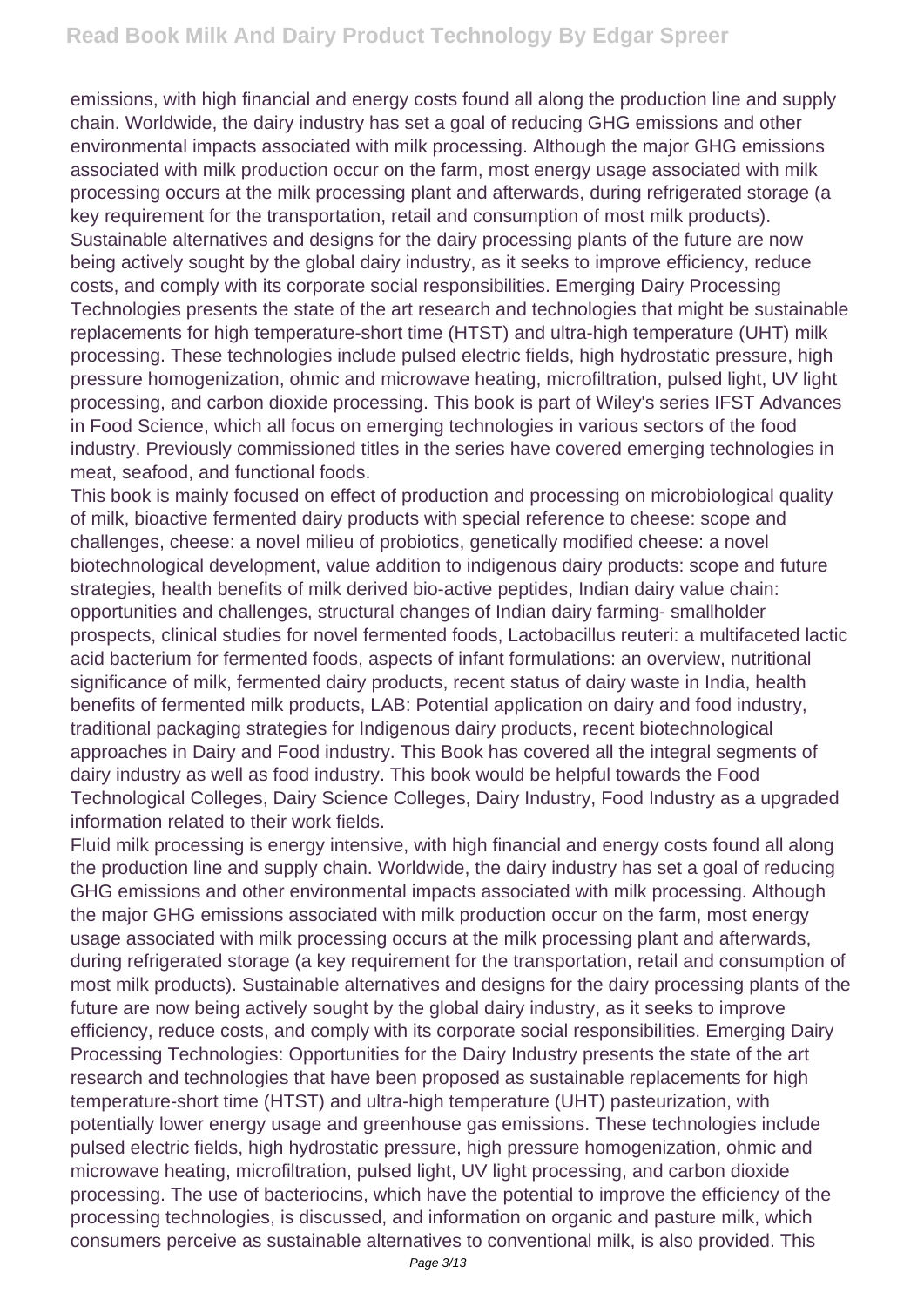book brings together all the available information on alternative milk processing techniques and their impact on the physical and functional properties of milk, written by researchers who have developed a body of work in each of the technologies. This book is aimed at dairy scientists and technologists who may be working in dairy companies or academia. It will also be highly relevant to food processing experts working with dairy ingredients, as well as university departments, research centres and graduate students.

Addressing both theoretical and practical issues in dairy technology, this work offers coverage of the basic knowledge and scientific advances in the production of milk and milk-based products. It examines energy supply and electricity refrigeration, water and waste-water treatment, cleaning and disinfection, hygiene, and occupational safety in dairies. Biochemistry of milk products documents advances in the field and focuses on the two most active areas of research areas, which are starter cultures and enzymes for use in cheese and other foods, and factors influencing the functional properties of milk. The book covers the current thinking and research on the roles of proteinases and peptidases in the milk clotting process and in texture and flavour development during maturation of product. It also covers the protein engineering of enzymes and molecular biological manipulation of microorganisms, including the use of protein engineering to clarify the molecular basis of functional behavior and to manipulate protein properties in a defined and planned way. Biochemistry of milk products provides important reading for research workers, lecturers, graduates and final year undergraduates with interest in the practical applications of molecular biology, enzymology, and protein chemistry, not just in improving the quality and performance of dairy foods and ingredients but also in a much wider context.

The Book Covers Technological Innovations In Indian Dairy Products, Milk And Milk Products, Techniques Of Products And Process, Global Export Potentia L, Milk, Its Composition And Processing Characteristics, Dairy Products Ingredients, Milk Based Products (Desiccated), Heat-Acid Coagulated Products, Fat-Rich Products, Cultured/Fermented Products, Milk-Based Puddings/Desserts, Plan For Product Manufacturing, Details Of Plant And Equipments, Packaging, Processing Of Milk And Milk Products Etc.

The dairy industry plays an important role in our daily life. It is difficult to realize how fast changes are taking place in the dairy industry. Milk is an important human food, it is palatable, easy to digest and highly nutritive. One of the important factors affecting the total amount of milk produced and the way in which this milk is utilized is the demand for the various products. In order to prepare such a diversity of products, many different processes have been developed by the industry. There are numerous types of milk products such as ghee, butter, paneer, cheese, yogurt, ice cream powder, baby cereal food, cream, and so on. Each of these has been designed to take advantage of some particular property of milk. Dairy products are generally defined as food produced from the milk of mammals; they are usually high energy yielding food products. Enzymes play an important role in the production of cheese. Raw milk contains several native enzymes some of which can be used for analytical and quality purposes for example pasteurization can be assessed by determining indigenous alkaline phosphate activity. India is known as the Oyster of the global dairy industry, with opportunities galore to the entrepreneurs globally. Anyone might want to capitalize on the largest and fastest growing milk and milk products market. The dairy industry in India has been witnessing rapid growth. The liberalized economy provides more opportunities for MNCs and foreign investors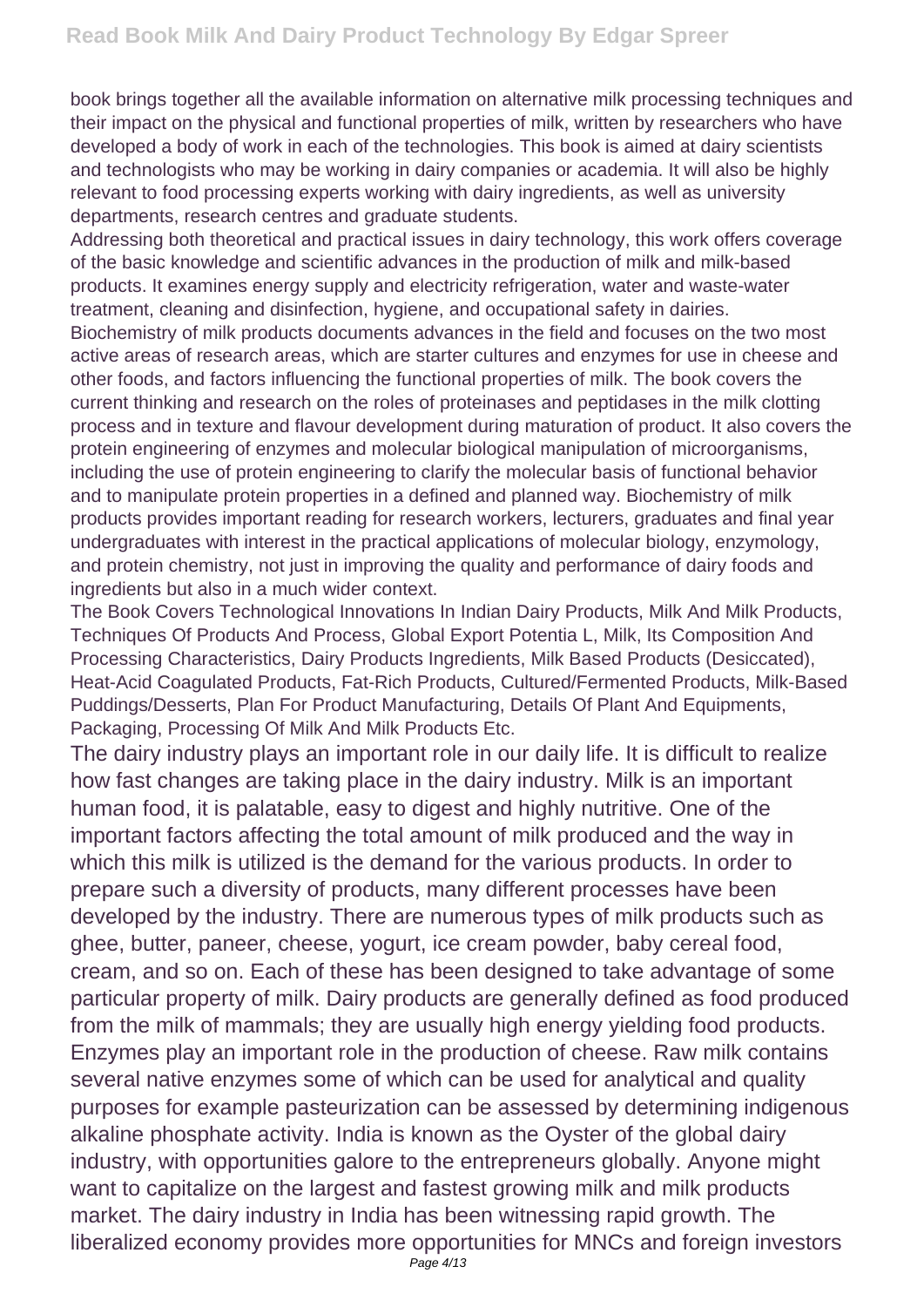to release the full potential of this industry. The main aim of the Indian dairy industry is only to better manage the national resources to enhance milk production and upgrade milk processing using innovative technologies. The major contents of the book are cholesterol, coronary heart disease and mil fat, cholesterol and cardio vascular diseases, fatty acids & cholesterol, factors affecting cardio vascular disease, application of enzymes in dairy and food processing, utilisation of milk components: casein, advances in the heat treatment of milk, varieties of sheep's cheese, whey cheese, potted cheese, filled cheese, testing butter at different stages, presentation of butter at different stages, condensed and evaporated milk, dried milk powder, skimmed powder, malted powder, butter powder, ghee yoghurt, technology processing of dairy and dairy products, dried milk shake, milk powder, dahi from sweet cream butter milk, packaging of dairy and milk products, dairy farm, dairy products & milk packaging in pouches, etc. Developments in the dairy industry are enough to justify a revision of a considerable amount of material in this book. This book deals with processes, formulae, project profiles, details of plant, machinery & raw materials with their resources etc. of various dairy products. This book will help all its readers from entrepreneurs to food industries, technocrats and scientists. There continues to be strong interest within the food industry in developing new products which offer functional health benefits to the consumer. The premium prices that can be charged make these added-value products lucrative for manufacturers, and they are also commercially popular. Dairy foods are central to this sector: they are good delivery systems for functional foods (yoghurts, milk drinks, spreads) and are also rich in compounds which can be extracted and used as functional ingredients in other food types. Milk and Dairy Products as Functional Foods draws together a wealth of information regarding the functional health benefits of milk and dairy products. It examines the physiological role and the claimed health effects of dairy constituents such as proteins, bioactive peptides, conjugated linoleic acid (CLA), omega 3 fatty acids vitamin D and calcium. These constituents have been shown to be, for example, anticarcinogenic, anti-inflammatory, antihypertensive, hypocholesterolemic, immune-modulating and antimicrobial. This book examines the evidence for these claims, and investigates practical approaches for utilising these attributes. The book is aimed at dairy scientists and technologists in industry and academia, general food scientists and technologists, microbiologists and nutritionists together with all those involved in the formulation and production of functional food products.

Food-borne diseases, including those via dairy products, have been recognised as major threats to human health. The causes associated with dairy food-borne disease are the use of raw milk in the manufacture of dairy products, faulty processing conditions during the heat treatment of milk, post-processing contamination, failure in due diligence and an unhygienic water supply. Dairy food-borne diseases affecting human health are associated with certain strains of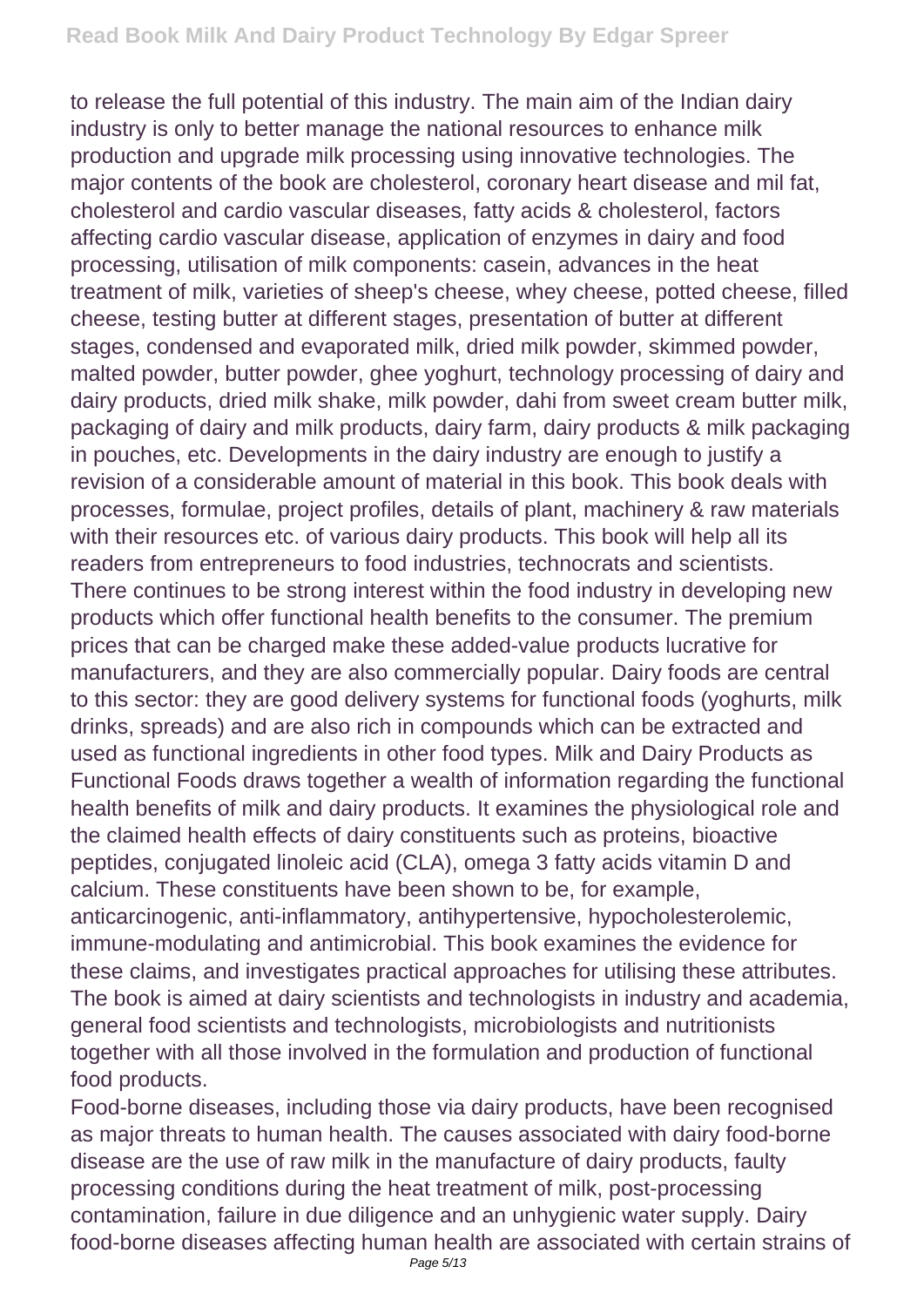bacteria belonging to the genera of Clostridium, Bacillus, Escherichia, Staphylococcus and Listeria, which are capable of producing toxins, plus moulds that can produce mycotoxins such as aflatoxins, sterigmatocytin and ochratoxin. Microbial Toxins in Dairy Products reviews the latest scientific knowledge and developments for detecting and studying the presence of these toxins in dairy products, updating the analytical techniques required to examine bacterial and mould toxins and the potential for contamination of milk as it passes along the food chain, i.e. from 'farm-to-fork'. This comprehensive and accessible collection of techniques will help dairy processors, food scientists, technologists, researchers and students to further minimise the incidences of dairy food-borne illnesses in humans.

Expert Insight into the Engineering Aspects of Dairy Products ManufacturingConsumer demand is constantly on the rise for better and more nutritious dairy products, from traditional milk to new, high-value added products like meal-replacement drinks. This changing market preference reinforces the importance of milk as a raw material in the food indu

The objective of this book is to provide single platform for giving knowledge about the Dairy Technology discipline. This book contains about 1000 technical and general terms frequently used in the dairy sector. The terms in the book covers market milk, dairy processing, fat rich dairy products, cheese and fermented milks technology, traditional dairy and food products, ice cream and frozen desserts, condensed and dried milk, by-products technology and packaging technology.

Building upon the scope of its predecessor, Dairy Science and Technology, Second Edition offers the latest information on the efficient transformation of milk into high-quality products. It focuses on the principles of physical, chemical, enzymatic, and microbial transformations. The authors, highly regarded educators and researchers, divide the content of this book into four parts. Part I, Milk, discusses the chemistry, physics, and microbiology of milk. In addition to providing knowledge of milk properties, this section forms the basis for understanding what happens during processing, handling, and storage. Part II, Processes, illustrates the main unit operations used to manufacture milk products and highlights the influence certain product and process variables have on resulting products. In Part III, Products, the book integrates information on raw materials and processing as they relate to the manufacture of products. This section also explains the procedures necessary to ensure consumer safety, product quality, and process efficiency. Part IV, Cheese, describes the processes and transformations (physical, biochemical, and microbial) relating to the manufacture and ripening of cheese, starting with generic aspects and later discussing specific groups of cheeses. An important resource, Dairy Science and Technology, Second Edition provides a thorough understanding of milk's composition and properties and the changes that occur in milk and its products during processing and storage.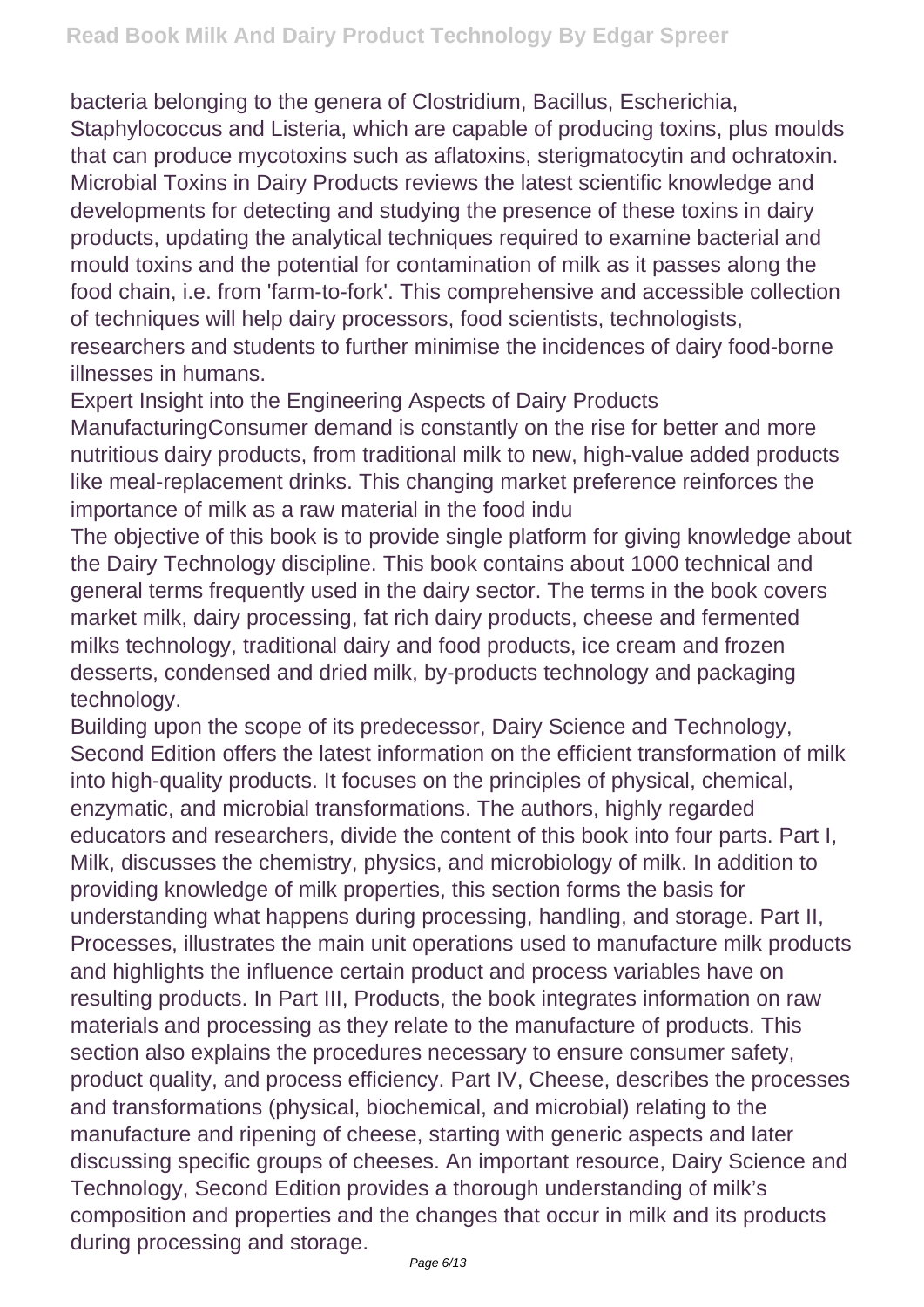The dairy industry has faced several challenges that have impacted dairy food quality and consumer acceptability. This book presents a different approach to address current issues and challenges facing the dairy industry. The book consists of seven chapters dealing with dairy processing, current issues related to consumers, and probiotic characteristics. We hope that this first edition can build interest among other scientists to join our future effort to write a more comprehensive book on this topic.

Advances in Dairy Product Science & Technology offers a comprehensive review of the most innovative scientific knowledge in the dairy food sector. Edited and authored by noted experts from academic and industry backgrounds, this book shows how the knowledge from strategic and applied research can be utilized by the commercial innovation of dairy product manufacture and distribution. Topics explored include recent advances in the dairy sector, such as raw materials and milk processing, environmental impact, economic concerns and consumer acceptance. The book includes various emerging technologies applied to milk and starter cultures sources, strategic options for their use, their characterization, requirements, starter growth and delivery and other ingredients used in the dairy industry. The text also outlines a framework on consumer behavior that can help to determine quality perception of food products and decision-making. Consumer insight techniques can help support the identification of market opportunities and represent a useful mean to test product prototypes before final launch. This comprehensive resource: Assesses the most innovative scientific knowledge in the dairy food sector Reviews the latest technological developments relevant for dairy companies Covers new advances across a range of topics including raw material processing, starter cultures for fermented products, processing and packaging Examines consumer research innovations in the dairy industry Written for dairy scientists, other dairy industry professionals, government agencies, educators and students, Advances in Dairy Product Science & Technology includes vital information on the most up-to-date and scientifically sound research in the field.

Dairy Processing and Quality Assurance, Second Edition describes the processing and manufacturing stages of market milk and major dairy products, from the receipt of raw materials to the packaging of the products, including the quality assurance aspects. The book begins with an overview of the dairy industry, dairy production and consumption trends. Next are discussions related to chemical, physical and functional properties of milk; microbiological considerations involved in milk processing; regulatory compliance; transportation to processing plants; and the ingredients used in manufacture of dairy products. The main section of the book is dedicated to processing and production of fluid milk products; cultured milk including yogurt; butter and spreads; cheese; evaporated and condensed milk; dry milks; whey and whey products; ice cream and frozen desserts; chilled dairy desserts; nutrition and health; sensory evaluation; new product development strategies; packaging systems; non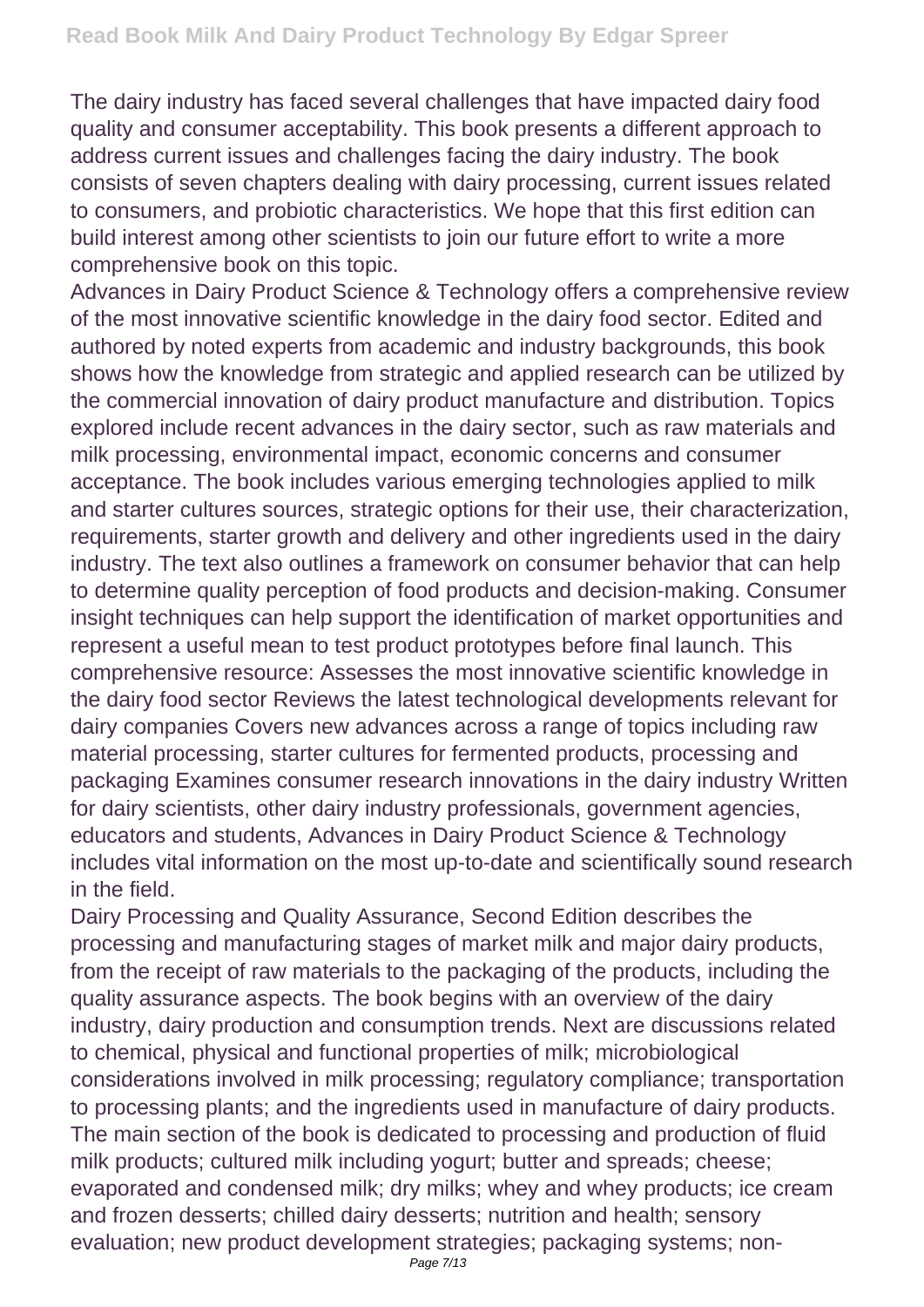thermal preservation technologies; safety and quality management systems; and dairy laboratory analytical techniques. This fully revised and updated edition highlights the developments which have taken place in the dairy industry since 2008. The book notably includes: New regulatory developments The latest market trends New processing developments, particularly with regard to yogurt and cheese products Functional aspects of probiotics, prebiotics and synbiotics A new chapter on the sensory evaluation of dairy products Intended for professionals in the dairy industry, Dairy Processing and Quality Assurance, Second Edition, will also appeal to researchers, educators and students of dairy science for its contemporary information and experience-based applications. Dairying is an integral part of the diverse system of agriculture that prevails in India and therefore, plays a vital role in agricultural economy and food production of the country. It provides essential food value in the form of milk and milk products to the millions of the country's inhabitants. Dairying is the major source of income for the rural masses, as about 70% of the population comprises of small, marginal and landless farmers who benefit directly from dairying activities. India has about 15% of the global cattle population, 56% of the world's buffalo population and accounts for 15-16% of the word's annual milk production. The growth in milk production is about 4%. India stands tall among the milk producing countries with an annual production of about 120 million metric tons, though the organized sector handles only about 30% of the total milk produced. The authors with their strengths of academics and research in the discipline of dairy technology have been involved in developing manpower for the dairy industry and imparting training at an institute of national repute. This book is the result of their strong feeling of the need to compile information and integrate traditional and novel technologies that exist worldwide in the processing of liquid milk. The book has been organized in various chapters that include the history of dairy development in India, procurement and consumption pattern of milk, processing, quality assurance and packaging of fluid milk products and food safety laws. The authors hope that this work will serve the students of dairy technology in the country and also provide a ready reference to the teachers involved in shaping the human resource needs of the Indian dairy industry

This third volume in the Handbook of Food Science and Technology Set explains the processing of raw materials into traditional food (bread, wine, cheese, etc.). The agri-food industry has evolved in order to meet new market expectations of its products; with the use of separation and assembly technologies, food technologists and engineers now increasingly understand and control the preparation of a large diversity of ingredients using additional properties to move from the raw materials into new food products. Taking into account the fundamental basis and technological specificities of the main food sectors, throughout the three parts of this book, the authors investigate the biological and biochemical conversions and physicochemical treatment of food from animal sources, plant sources and food ingredients.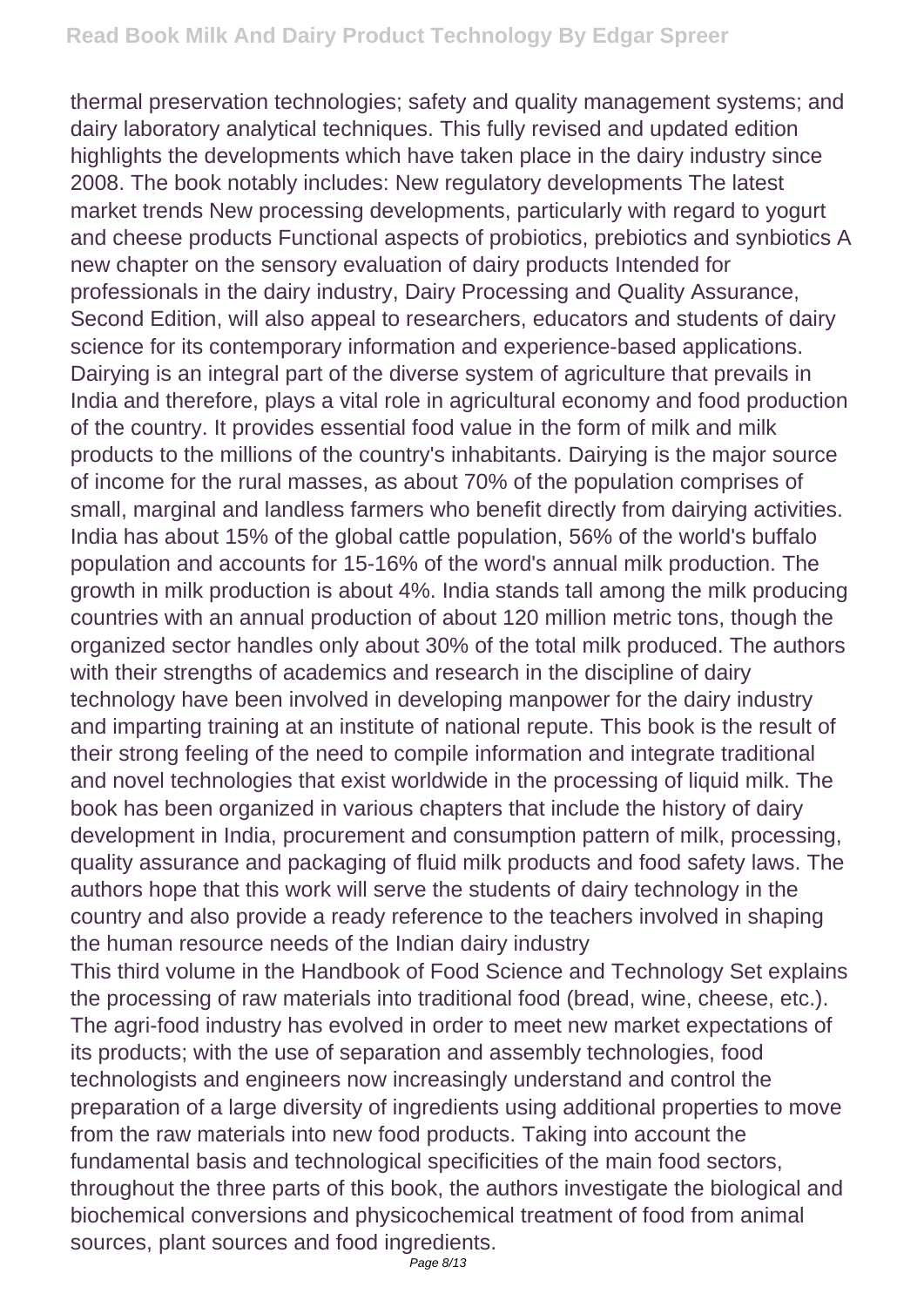Milk is nature's perfect food (lacking only iron, copper, and vitamin C) and is highly recommended by nutritionists for building healthy bodies. New technologies have emerged in the processing of milk. This new volume focuses on the processing of milk by novel techniques, emphasizing the conservation of energy and effective methods. This book is divided four parts that cover: applications of novel processing technologies in the dairy industry novel drying techniques in the dairy industry management systems and hurdles in the dairy industry energy conservation and opportunities in the dairy industry This book presents new information on the technology of ohmic heating for milk pasteurization. It goes on to provide an overview of the commercial thermal, nonthermal technologies, and hybrid technologies for milk pasteurization. There are non-thermal technologies such as pulse light, irradiation, ultra violet treatment, etc., that can be used in combination with other technologies for the processing of milk and milk products. This hybrid technology can provide multiple benefits, such extended shelf life, reduced energy costs, reduced heat treatment, and better organoleptic and sensory properties. The book also describes the different aspects of food safety management used in dairy processing. The book also looks at recent advances in microwave-assisted thermal processing of milk and the effects of microwaves on microbiological, physicochemical, and organoleptic properties of processed milk and milk products. Technological advances in value addition and standardization of the products have been reported, but wellestablished processes for mechanized production are recommended in the book for a uniform quality nutritious product produced under hygienic conditions. This new volume will be of interest to faculty, researchers, postgraduate students, researchers, as well as engineers in the dairy industry.

This foods Special Issue contains seven papers on a range of technical dairy topics. Three involve beneficial uses of proteolytic enzymes, two involve the use of membrane technology in cheese making, while two deal with the role of ingredients, raw milk in the UHT paper and apricot fibre in the yogurt paper, in product quality. In all, the papers demonstrate the breadth of on-going research for an industry based on just one raw material, milk.

The dairy sector continues to be at the forefront of innovation in food processing. With its distinguished editor and international team of contributors, Dairy processing: improving quality reviews key developments and their impact on product safety and quality. The first two chapters of part one provide a foundation for the rest of the book, summarising the latest research on the constituents of milk and reviewing how agricultural practice influences the quality of raw milk. This is followed by three chapters on key aspects of safety: good hygienic practice, improvements in pasteurisation and sterilisation, and the use of modelling to assess the effectiveness of pasteurisation. A final sequence of chapters in part one discuss aspects of product quality, from flavour, texture, shelf-life and authenticity to the increasingly important area of functional dairy products. Part two reviews some of the major technological advances in the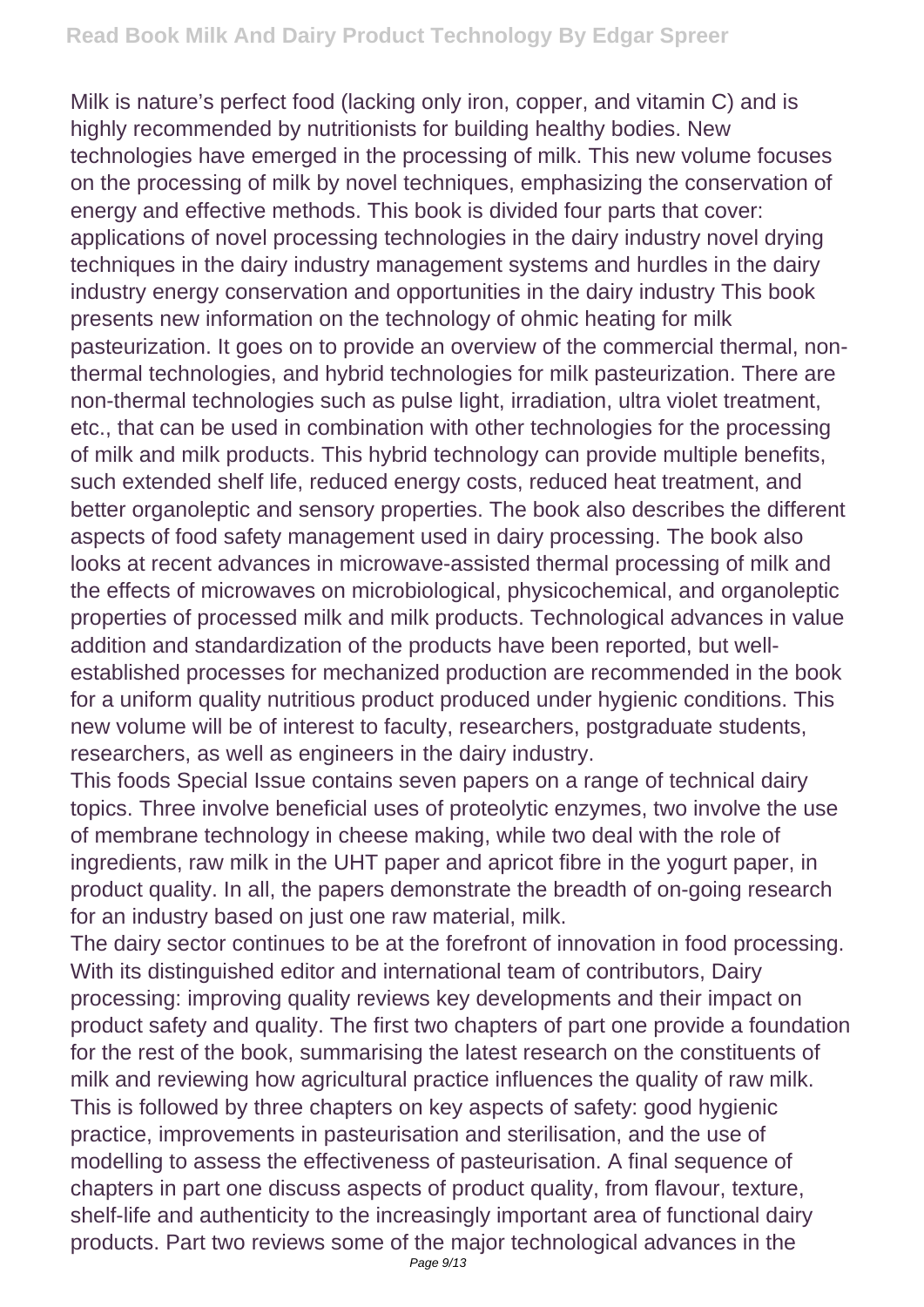sector. The first two chapters discuss developments in on-line control of process efficiency and product quality. They are followed by chapters on new technologies to improve qualities such as shelf-life, including high pressure processing, drying and the production of powdered dairy products, and the use of dissolved carbon dioxide to extend the shelf-life of milk. Part three looks in more detail at key advances in cheese manufacture. Dairy processing: improving quality is a standard reference for the dairy industry in improving process efficiency and product quality. Reviews key developments in dairy food processing and their impact on product safety and quality Summarises the latest research on the constituents of milk and reviews how agricultural practice influences the quality of raw milk Outlines the key aspects of safety: good hygienic practice, improvements in pasteurisation and sterilisation, and the use of modelling to assess the effectiveness of pasteurisation

With more than 12M tons of dairy powders produced each year at a global scale, the drying sector accounts to a large extent for the processing of milk and whey. It is generally considered that 40% of the dry matter collected overall ends up in a powder form. Moreover, nutritional dairy products presented in a dry form (eg, infant milk formulae) have grown quickly over the last decade, now accounting for a large share of the profit of the sector. Drying in the Dairy Industry: From Established Technologies to Advanced Innovations deals with the market of dairy powders issues, considering both final product and process as well as their interrelationships. It explains the different processing steps for the production of dairy powders including membrane, homogenisation, concentration and agglomeration processes. The book includes a presentation of the current technologies, the more recent development for each of them and their impact on the quality of the final powders. Lastly, one section is dedicated to recent innovations and methods directed to more sustainable processes, as well as latter developments at lab scale to go deeper in the understanding of the phenomena occurring during spray drying. Key Features: Presents state-of-theart information on the production of a variety of different dairy powders Discusses the impact of processing parameters and drier design on the product quality such as protein denaturation and viability of probiotics Explains the impact of drying processes on the powder properties such as solubility, dispersibility, wettability, flowability, floodability, and hygroscopicity Covers the technology, modelling and control of the processing steps This book is a synthetic and complete reference work for researchers in academia and industry in order to encourage research and development and innovations in drying in the dairy industry.

The dairy industry usually adopts conventional methods of processing various milk-based food products, which can destroy nutrients and minimize organoleptic qualities. An alternative approach for this is the non-conventional method of nonthermal processing techniques. Not only does this enhance the nutritional profile of the various processed products, but increases the consumer acceptability. There are some emerging non-thermal processing techniques such as pulsed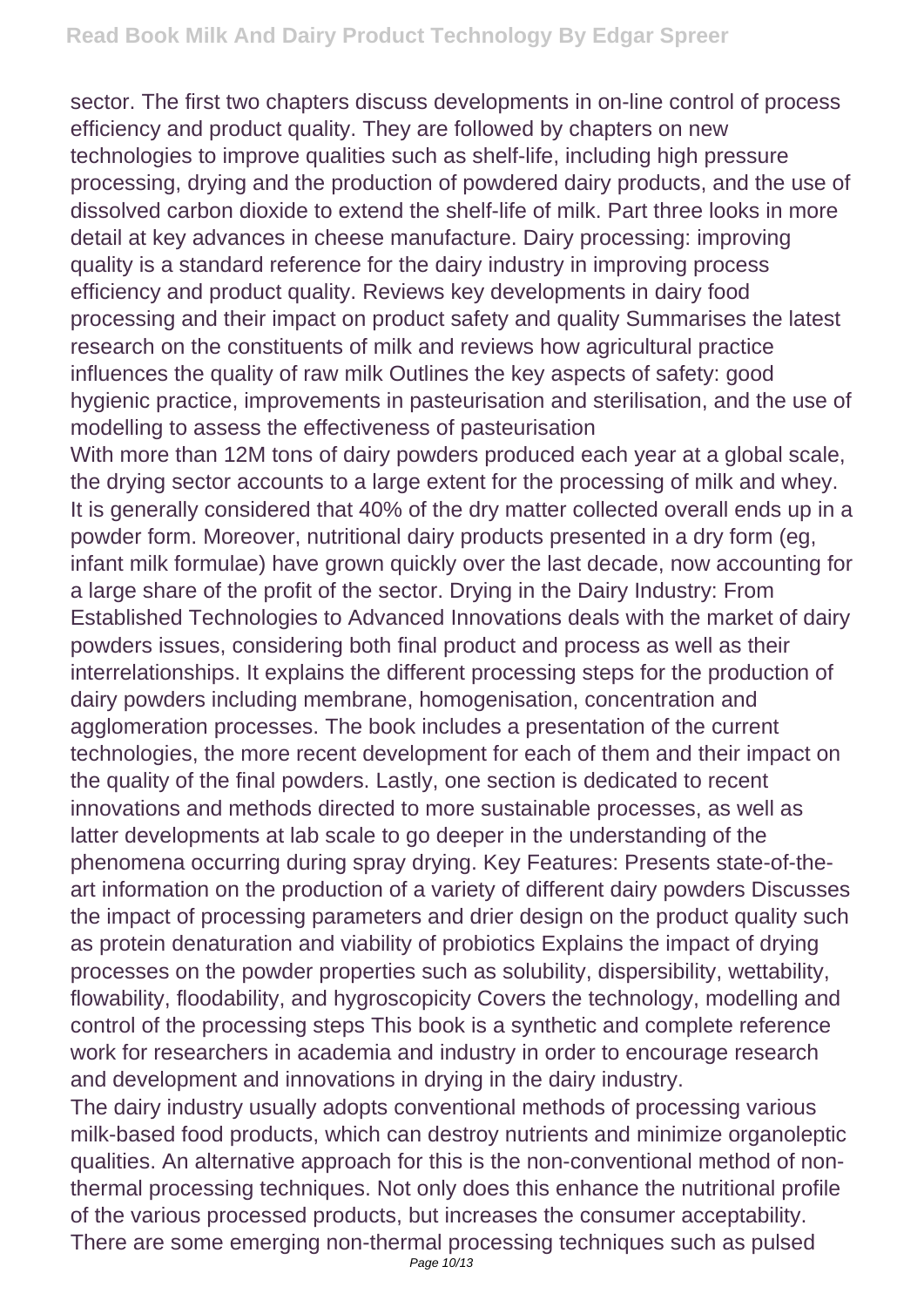light, cold plasma, high pressure processing, ultrasonic, UV pasteurization, or ozone treatments, which can be successfully employed in dairy processing industries to enhance product acceptability, safety, and quality aspects. Non-Thermal Processing Technologies for the Dairy Industry describes several emerging non-thermal processing techniques that can be specially employed for the dairy processing industry. The book narrates the benefits of using pulsed light, cold plasma, high pressure and ultrasonic during processing of various dairy products. Key Features: Addresses techniques used for extraction of functional food components from various dairy products by using super critical CO2 extraction technology. Explains application of ozone and cold plasma technology for treating dairy processing waste waters with efficient recycling aspects. Discusses the importance of using biopreservatives in shelf life extension of several dairy food products. Portrays scope and significant importance of adopting UV pasteurization in processing market milk along with safety and environmental impacts over processing This book solves the issue of waste generation in dairy industries and further advises recovery of such waste for efficient recycling process. In addition to being useful for dairy technologists, it is a great source for academic scholars and students looking to gain knowledge and excel in the non-thermal procesing area.

Structure of Dairy Products SOCIETY OF DAIRY TECHNOLOGY SERIES Edited by A. Y. Tamime The Society of Dairy Technology (SDT) has joined with Blackwell Publishing to produce a series of technical dairy-related handbooks providing an invaluable resource for all those involved in the dairy industry; from practitioners to technologists working in both traditional and modern large-scale dairy operations. The previous 30 years have witnessed great interest in the microstructure of dairy products, which has a vital bearing on, e.g. texture, sensory qualities, shelf life and packaging requirements of dairy foods. During the same period, new techniques have been developed to visualise clearly the properties of these products. Hence, scanning electron microscopy (SEM) and transmission electron microscopy (TEM) have been used as complimentary methods in quality appraisal of dairy products, and are used for product development and in trouble shooting wherever faults arise during manufacturing. Structure of Dairy Products, an excellent new addition to the increasingly well-known and respected SDT series, offers the reader: • information of importance in product development and quality control • internationally known contributing authors and book editor • thorough coverage of all major aspects of the subject • core, commercially useful knowledge for the dairy industry Edited by Adnan Tamime, with contributions from international authors, this book is an essential purchase for dairy scientists and technologists, food scientists and technologists, food chemists, physicists, rheologists and microscopists. Libraries in all universities and research establishments teaching and researching in these areas should have copies of this important work on their shelves.

This second, revised edition of The technology of dairy products continues to explain methods of milk product manufacture, the technology involved, and how other influences affect finished products.

Although bioactive compounds in milk and dairy products have been extensively studied during the last few decades – especially in human and bovine milks and some Page 11/13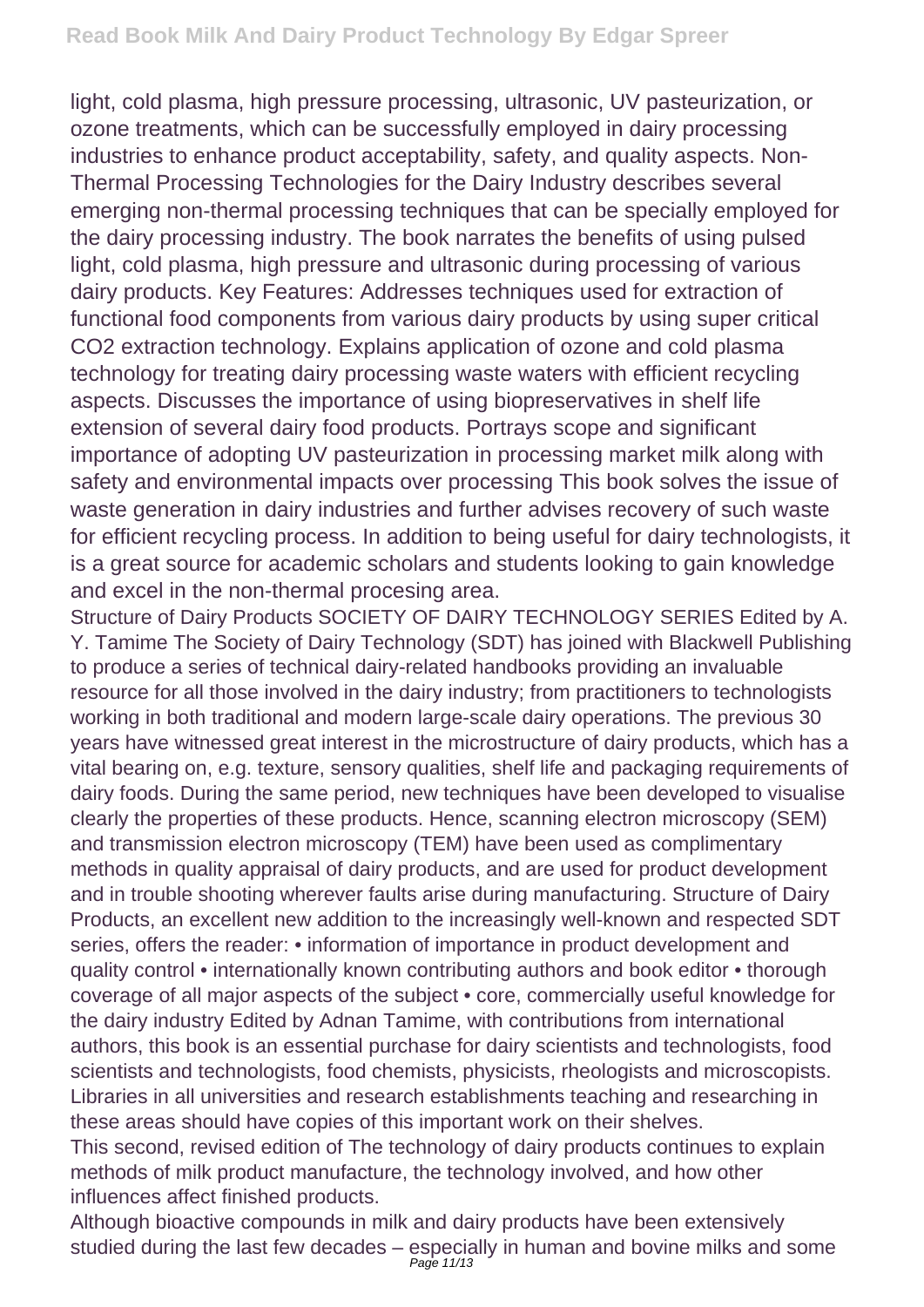dairy products – very few publications on this topic are available, especially in other dairy species' milk and their processed dairy products. Also, little is available in the areas of bioactive and nutraceutical compounds in bovine and human milks, while books on other mammalian species are non-existent. Bioactive Components in Milk and Dairy Products extensively covers the bioactive components in milk and dairy products of many dairy species, including cows, goats, buffalo, sheep, horse, camel, and other minor species. Park has assembled a group of internationally reputed scientists in the forefront of functional milk and dairy products, food science and technology as contributors to this unique book. Coverage for each of the various dairy species includes: bioactive proteins and peptides; bioactive lipid components; oligosaccharides; growth factors; and other minor bioactive compounds, such as minerals, vitamins, hormones and nucleotides, etc. Bioactive components are discussed for manufactured dairy products, such as caseins, caseinates, and cheeses; yogurt products; koumiss and kefir; and whey products. Aimed at food scientists, food technologists, dairy manufacturers, nutritionists, nutraceutical and functional foods specialists, allergy specialists, biotechnologists, medical and health professionals, and upper level students and faculty in dairy and food sciences and nutrition, Bioactive Components in Milk and Dairy Products is an important resource for those who are seeking nutritional, health, and therapeutic values or product technology information on milk and dairy products from the dairy cow and speciesbeyond. Areas featured are: Unique coverage of bioactive compounds in milks of the dairy cow and minor species, including goat, sheep, buffalo, camel, and mare Identifies bioactive components and their analytical isolation methods in manufactured dairy products, such as caseins, caseinates, and cheeses; yogurt products; koumiss and kefir; and whey products Essential for professionals as well as biotechnology researchers specializing in functional foods, nutraceuticals, probiotics, and prebiotics Contributed chapters from a team of worldrenowned expert scientists

As with the products and processes described in Volume· I of this book, many of the technical changes associated with, for example, the manufacture of cheeses or fermented milks have been subtle rather than dramatic. Nonetheless, the importance for the dairy industry has often been profound. The market demand for dairy products containing 'health-promoting' cultures is a development that was barely discernible 10 years ago, and yet many manufacturers are now generating a whole range of bioyoghurts and similar retail items. Similarly, the legislation covering food hygiene has been modified to place additional demands upon manufacturers, a move that has in turn encouraged the further development of analytical methods for quality controL These modifications to manufacturing practices are, along with many others, reflected in this second edition, and I acknowledge with gratitude the enthusiastic co-operation of all the authors associated with this project in bringing their disparate contributions up-todate. R. K. ROBINSON v Preface to the First Edition Retail sales of most dairy products are still on the increase world-wide, and this expansion is, at least in part, a reflection of the fact that prices have tended to remain at a competitive level.

Whilst milk fat has always been appreciated for its flavour, the market had suffered from concerns over cardiovascular diseases associated with the consumption of animal fats. However, recent clinical studies have indicated benefits, particularly in relation to conjugated linoleic acids (CLA), in the prevention of certain diseases. The range of